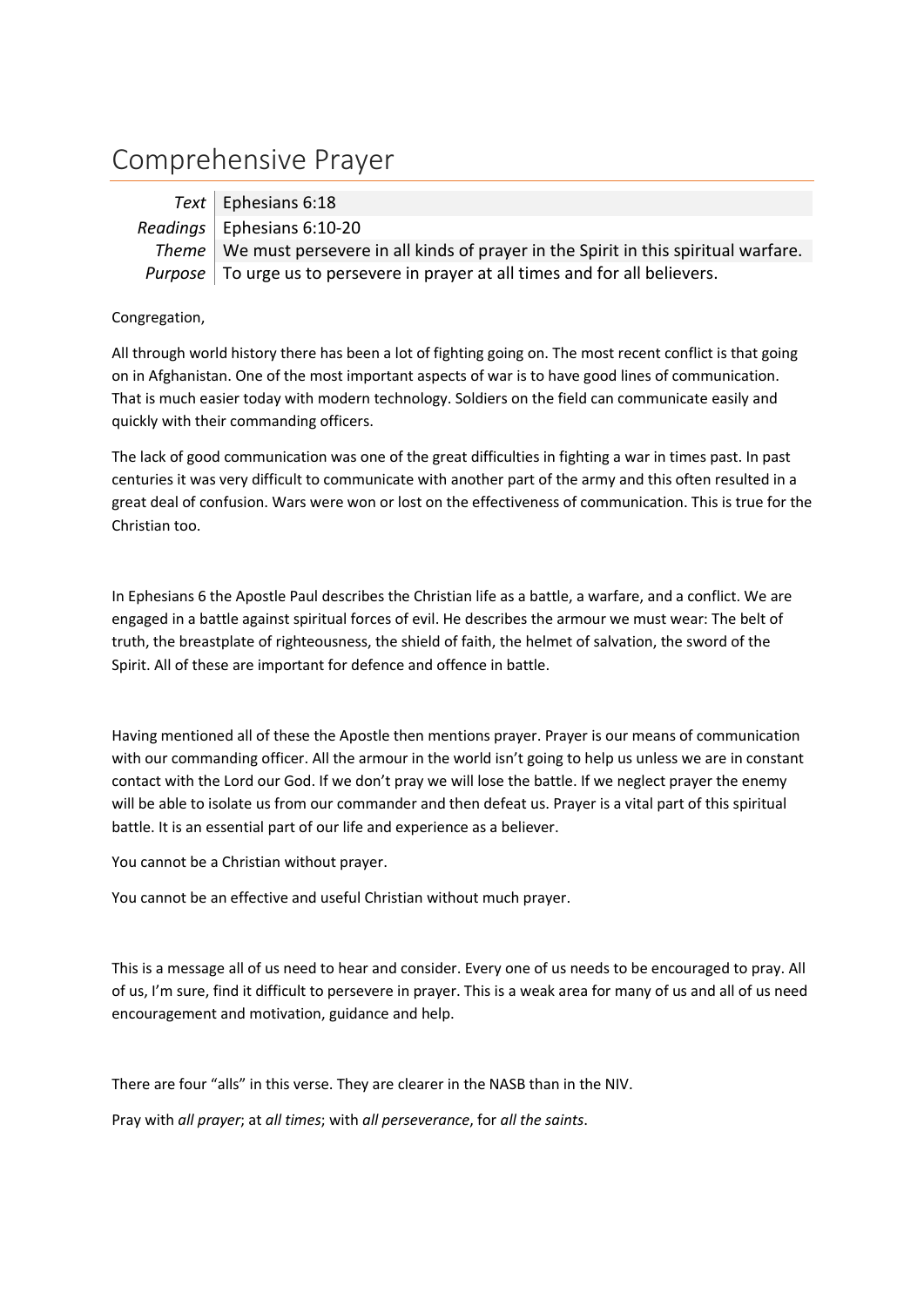**1. With all prayer**. This is how the Greek literally reads; "with all prayer."

The NIV gives us the sense of it by saying, "with all kinds of prayer."

The word for prayer here is a general word for any kind of prayer. And there are various prayers you can pray.

These are illustrated for us in **the Lord's Prayer** which begins with acknowledging who God is: "Our Father in heaven."

We then express petitions for specific needs that relate to God: "Thy kingdom come, thy will be done."

Then we pray for our own needs: "Give us this day our daily bread."

We confess our sins: "Forgives us our sins."

We pray for spiritual strength: "And lead us not into temptation."

One helpful method of prayer is go through the Lord's Prayer reflecting on these various phrases and using them as the basis for prayer. (cf. No 431 in the Psalter Hymnal).

Someone has summarised the various types of prayers using the word **ACTS:** Adoration, Confession, Thanksgiving, and Supplication.

'Supplication' means requests – the other word Paul uses in this verse. Making requests is one aspect of prayer.

This ACTS outline is a useful means of directing our prayers. You can use something like this as a guide for prayer to help keep your mind focused. As you think about this it is often helpful to write something down. Make a list of things to pray for. Or write out a prayer to help guide your mind and focus your thinking.

Then there are prayers that are **personal**, private and secret between you and the Lord where you pray for specific matters; and there are prayers that are **corporate**, as when we pray in public worship – where we pray for more general matters relating to the whole church and the needs of God's people.

There are also prayers we pray out loud and those we pray in our minds.

And there are prayers that are ordered and systematic and carefully structured and those that are spontaneous and unstructured.

There is a place for all these different kinds of prayer and all of us need to be making use of all of them at different times. Pray with all kinds of prayers.

**2.** Secondly, **pray at all times** (the NIV reads, "On all occasions").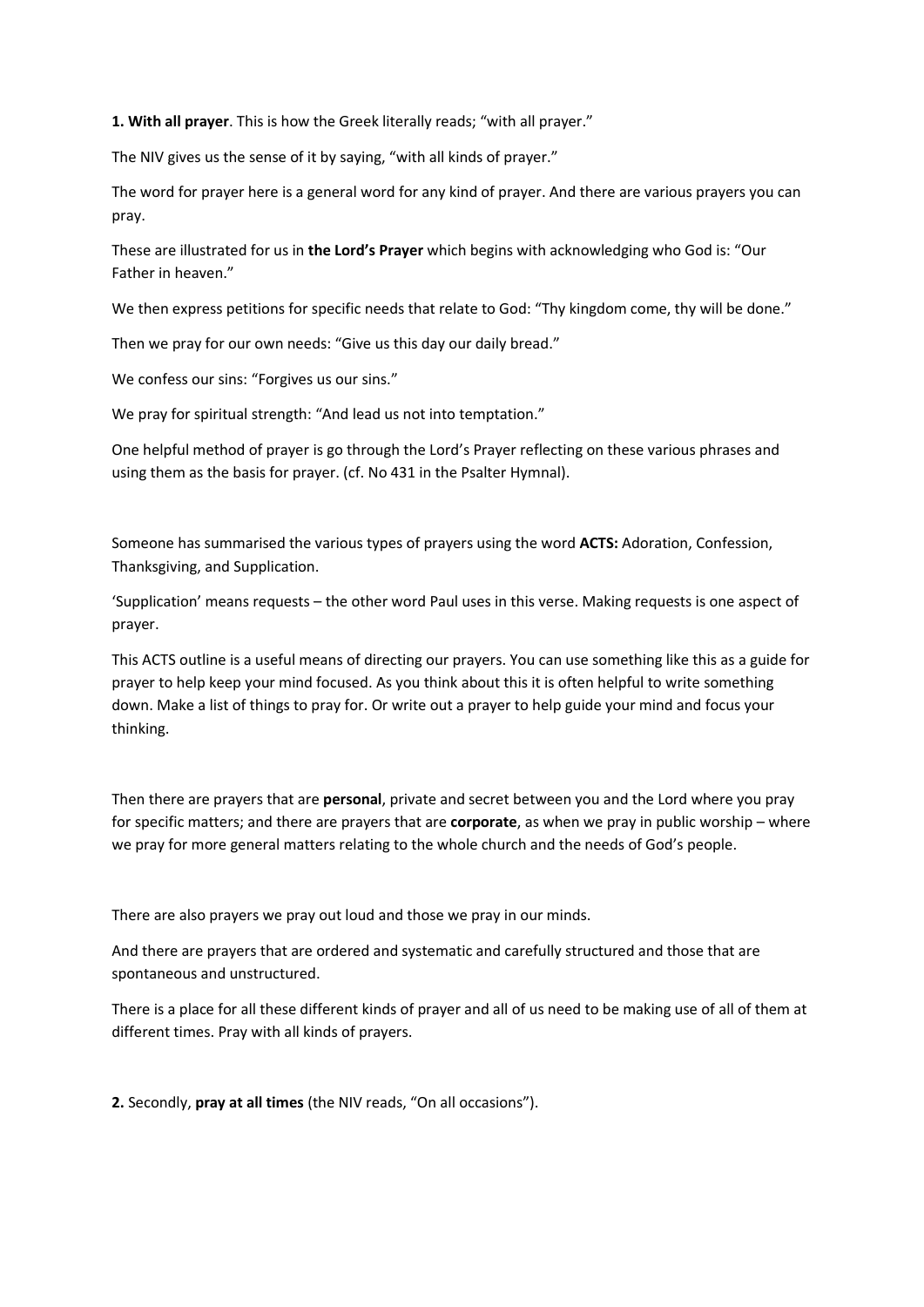One result of the terrorist attacks in America is that many more people are going to church. They go there to hear God's word and to pray. Times of **distress and trial** often drive us to pray. They remind us that we cannot make it on our own. We need outside help. We need divine help – God's help. By ourselves we are weak and helpless and we can't hold our own even for a moment.

God may send you trouble and trial as a reminder that you need to pray. Be sure you take note of that reminder.

But let's also pray when **times are good**. It is easy to be complacent when things are going well, to take it for granted and to forget about God. But we should be thankful when things go well. So pray in adversity and in prosperity.

We also need to pray both regularly and spontaneously.

Prayer should be **regular**. Don't wait for an inspiration. Don't leave it until you feel close to God. Prayer is a discipline and it must become a habit. Guard against it being a *mere* habit where we repeat the same phrases without even thinking about them. But there should be set times of prayer: In the morning and evening, before you read the Bible and before meals. You don't have to pray at length each time but you should be regular. Make a habit of prayer.

But we also need to be **spontaneous** in prayer. Be aware of God. Remember that he is with you – always. Talk to him. Speak with him, wherever you are and in whatever you are doing. You can interrupt anything you are doing to pray – to ask for help, to confess a sin, to praise God, to express thanks. The writer of Hebrews urges us to "approach the throne of grace with confidence that we may receive mercy and find grace to help us in our time of need". (Hebrews 4:16).

## **3. Thirdly, PRAY WITH ALL PERSEVERANCE**.

The NIV has; "be alert and always keep on praying."

All of us need this exhortation because it is not easy to pray. It takes a lot of discipline to set aside time to pray. We have a lot to do and we feel we don't have time to pray. And when we do try we find that our minds wander and we are easily distracted and we run out of things to say.

The Apostle Paul must have experienced the same things. This is why he urges us to **"be alert".** A soldier in battle must always be alert or he will be killed. The enemy will catch him unawares, off his guard, complacent and relaxed. As soldiers in the army of God we also need to "be self-controlled and alert. Your enemy the devil prowls around like a roaring lion looking for someone to devour" (1 Peter 5:8).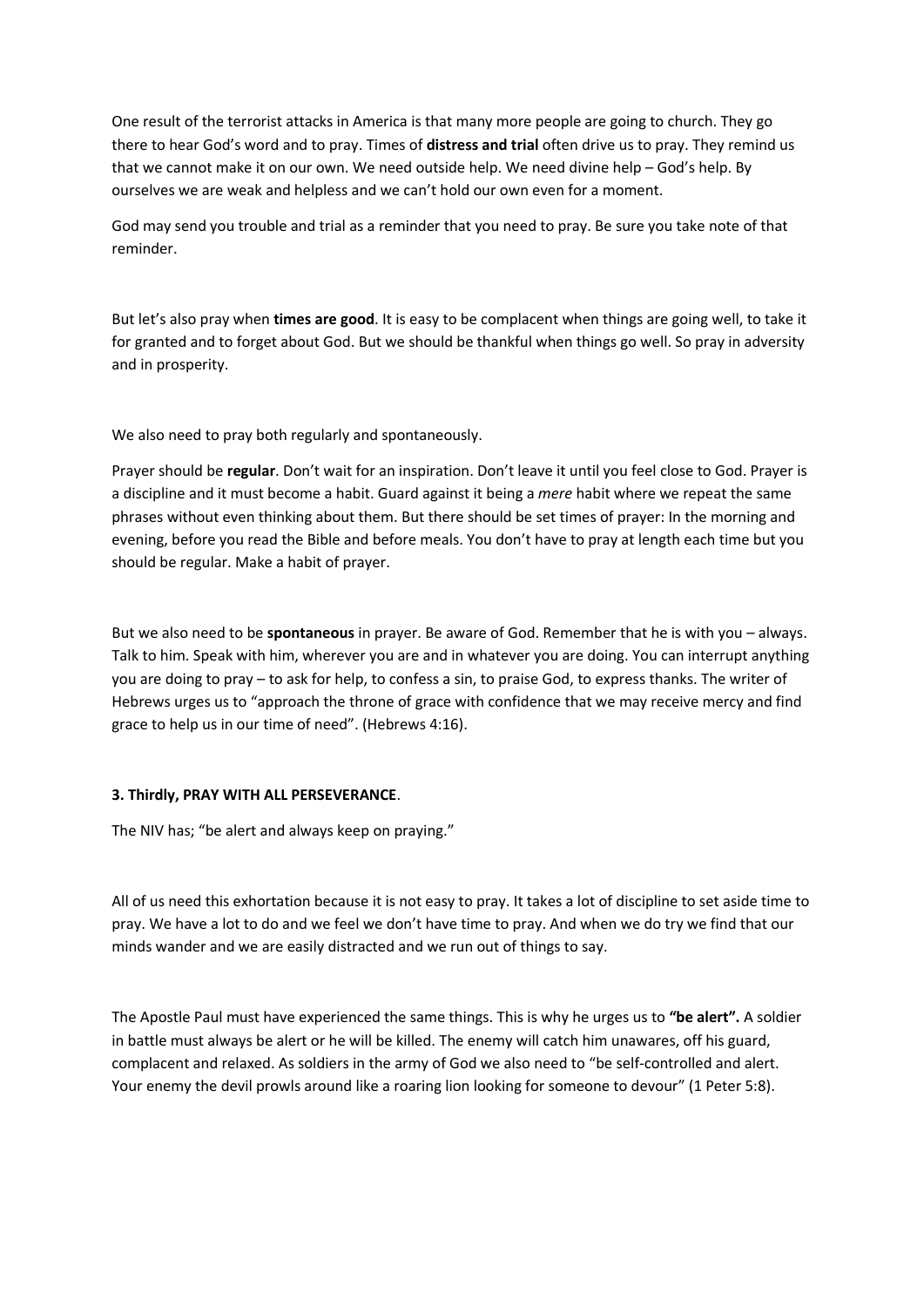This is where the disciples failed their Lord in the Garden of Gethsemane. Jesus had said to them; "Watch and pray so that you will not fall into temptation" (Mark 14:38). But when he came back from praying he found all of them fast asleep.

Are you like that? Dozing off when you should be praying? Off guard when you should be alert to temptation?

"Be alert and always keep on praying."

This raises the connection between **the Christian armour and prayer.**

Prayer is not so much a piece of armour but it is a weapon in spiritual warfare.

It is such a vital weapon that if you neglect it you will lose the battle. You will lose connection with the commanding Head and Captain of the army. You will lose touch with your supply lines. To be properly equipped for battle you must keep on praying.

One of the church's battle hymns has captured this connection with the words; "Put on the gospel armour, each piece put on with prayer." Protect your armour with prayer.

At this point we should also consider that little phrase, "Pray **in the Spirit".**

Our normal and usual pattern of prayer ought to be to the Father, through the Son, with the help of the Holy Spirit.

When we pray "in the Spirit" we are praying with his help. Paul wrote about this in Romans 8:26, "In the same way the Spirit helps us in our weakness. We do not know what we ought to pray for, but the Spirit himself intercedes for us with groans that words cannot express." The Spirit directs our prayers, prompts us, guides us and stimulates our mind and thoughts. He gives us liberty and freedom in prayer. Without his assistance prayer would be impossible.

But that is true of the entire life of the Christian; all of it is impossible without the indwelling and filling of God's Spirit. This is why the NT letters urge us to *live* by the Spirit, *walk* by the Spirit, *be filled* with the Spirit, show the *fruit* of the Spirit and use the *gifts* of the Spirit. So too we are to *pray* "in the Spirit" – with his help.

Praying in the Spirit will keep us from mechanical prayer that is merely a vain repetition. It will keep us from cold and formal prayers where we merely go through the motions. Prayer is not just repeating words; it is a direct and meaningful conversation with God. Pray that the Holy Spirit will help you to do that.

Pray with *all prayer*; at *all times*; with *all perseverance*, and finally:

**4. For all the saints.**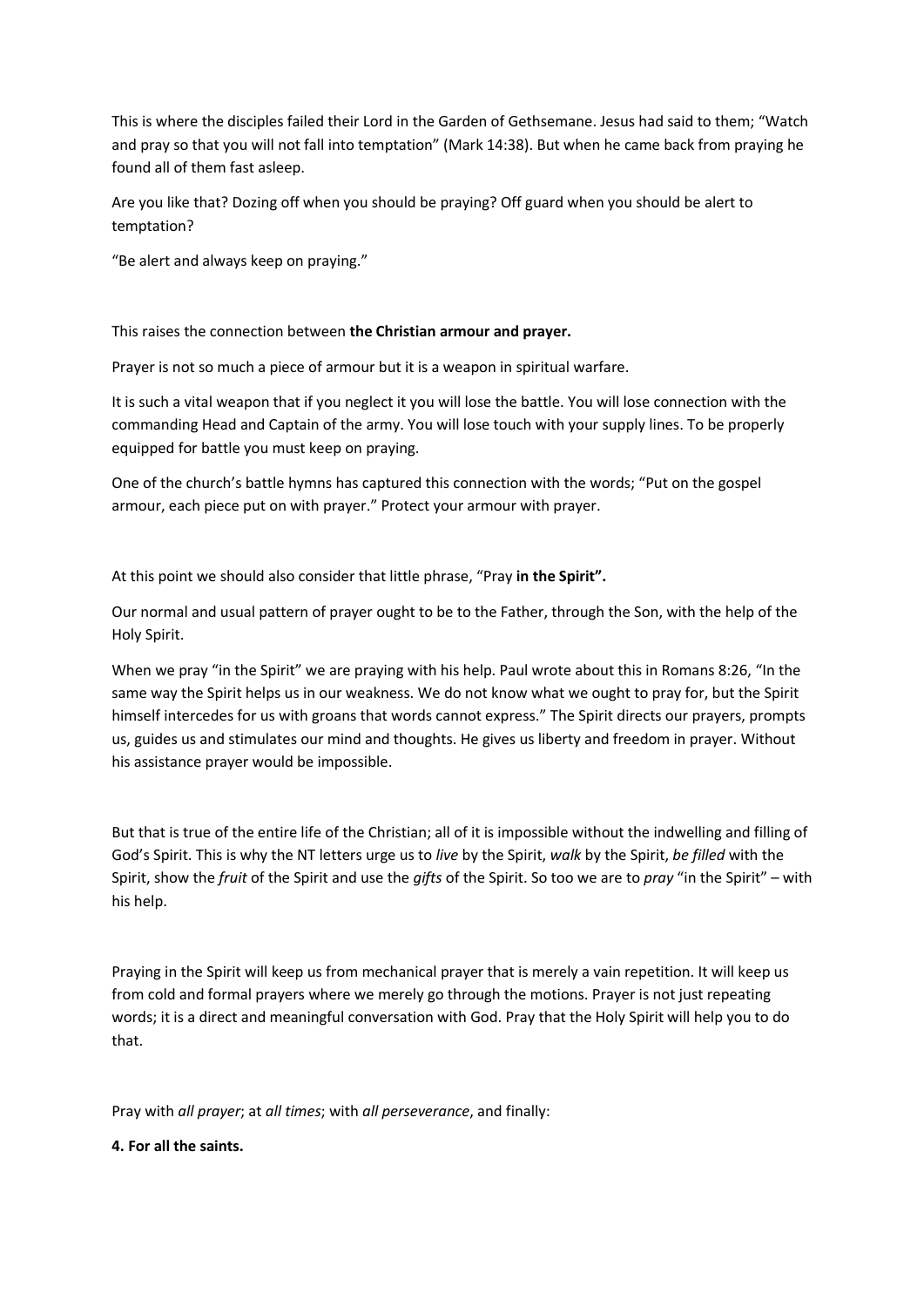Too often our prayers are self-centred, focused on our own needs and concerns. Here Paul gives us a wider focus – all the saints.

We know that he did this. In every letter he wrote he assured those believers that he was praying for them. He often mentioned people by name, sometimes whole lists of individual people that he remembered in prayer.

Do you do that? Are you praying for other people? Often we assure someone that we will pray for them but then we break our word because we promptly forget about them! The way to get around that is to write up a list of people to pray for and go through that systematically. Keep it in your Bible or by your desk or your bed and use it each day.

Notice that he says, "keep on praying for *all* the saints." Not just some of them. Not just your friends. Not just the people you like. Not just your family members. Pray for all of these people but pray wider than this.

Pray for your enemies. Jesus told us to do that. Pray for those you don't get on with so well, those who irritate you, those you get annoyed and frustrated with. Pray for them.

Pray for other members of the church. The Church Directory can be a great help to be systematic about this.

Pray especially for those in special need: those going through sickness, trial or temptation. Those who are sad, grieving and lonely.

Calvin urges us out of our coldness when he writes; "reflect [on] how many of our brethren are worn out by varied and heavy afflictions, are weighed down by deep anxiety, or are reduced to the worst distress. If we are not roused out of our lethargy, we must have hearts of stone." (Commentary on Ephesians 6:18).

Pray for believers throughout the world, especially the persecuted church. It is fitting that the Apostle Paul should close this letter with this exhortation because Ephesians is a letter about the church. Not only the local church but the church of Christ throughout the world. The church universal. The church in all places and nations. Pray for the entire church community throughout the world.

As you do that pray for the spread of the gospel.

Pray specifically for those you know and work with and study with who do not believe.